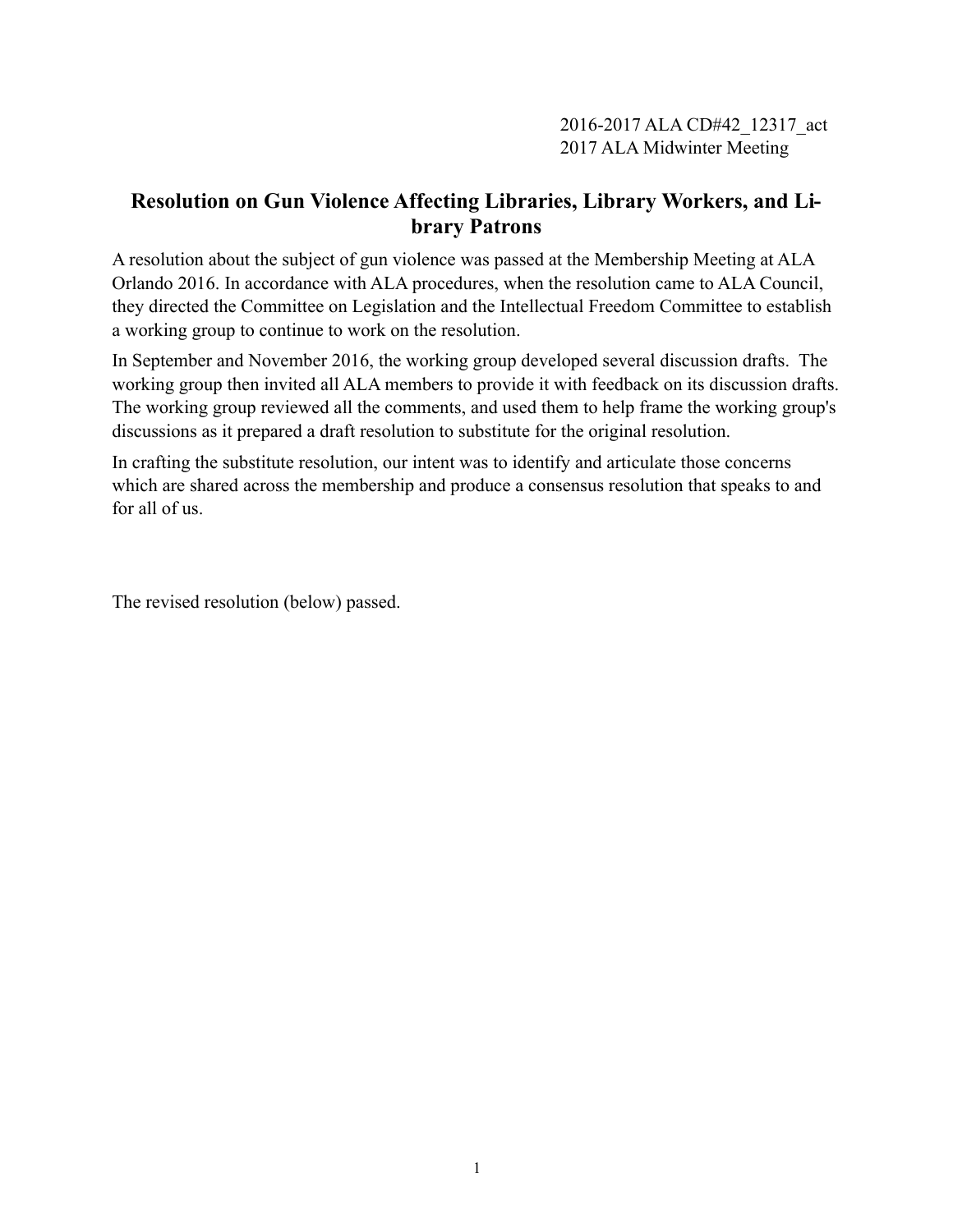## <span id="page-1-0"></span>Revised Resolution on Gun Violence Affecting Libraries, Library Workers, and Library Patrons

Whereas the safety and security of library workers and the people they serve across the United States are threatened by unexpected and potent[i](#page-3-0)ally lethal gun violence<sup>i</sup>;

Whereas libraries disseminate information about topics of interest to their communities and serve as safe spaces for open inquiry and discussion;

Whereas the ALA Council passed the Resolution on Gun Violence (ALA Annual 2015 CD#45) stating that ALA:

- deplores the gun violence that materially affects libraries in the communities we serve;
- will work with state chapters and affiliates to support legislation that allows the prohibition of the carrying of guns in or near libraries and other educational institutions;

Whereas the ALA Council passed the Resolution Calling Upon Libraries to Build More Inclusive Communities (ALA Annual 2016 CD#44) stating that ALA:

• urges libraries, librarians, and library workers to cultivate more inclusive communities by actively engaging their communities to defuse and deescalate a culture of violence based on hatred, discrimination, and bigotry;

Whereas many public-service associations, such as: the American Medical Association,

American Public Health Association, American Psychological Association, American Educational Research Association, National Parent Teacher Association, Student National Medical Association, Association of American Universities, National Association of School Psychologists, American Nursing Association, and the National Association of Social Workers have publicly stated the need for additional research into the causes of gun violence in our communities;

Whereas the 1996 Congressional report language commonly known as the "Dickey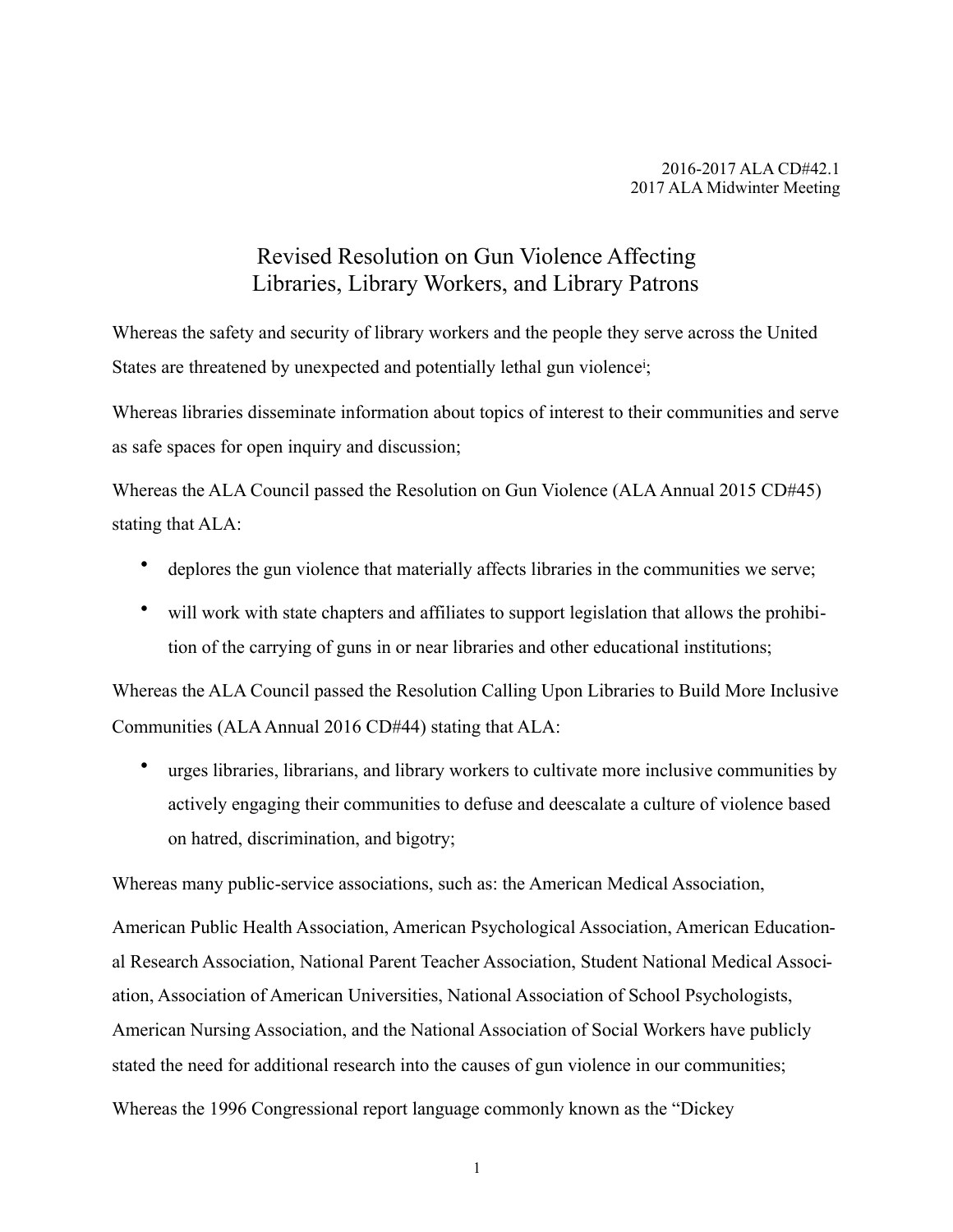Amendment" (110 STAT 3009-244) limits expenditures only as follows: "That none of the funds made available for injury prevention and control at the Centers for Disease Control and Prevention may be used to advocate or promote gun control;"

Whereas the Consolidated Appropriations Act of 2012 (125 STAT 1085) and subsequent legislation limits expenditures only as follows: "None of the funds made available in this title may be used, in whole or in part, to advocate or promote gun control;"

Whereas non-political, comprehensive research is not prohibited by any germane statutory language; and

Whereas a FY1997 House Appropriations report acknowledged "The CDC may need to collect data on the incidence of gun related violence, but the… Committee expects research in this area to be objective and grants to be awarded through an impartial peer review process."[ii](#page-3-1)

## **Therefore be it:**

**Resolved**, that the American Library Association (ALA) on behalf of its members:

<span id="page-2-0"></span>1.Grieves with the families and friends of all those victimized by gun violence;

2.Calls upon the Directors of the National Institutes of Health (NIH) and the Centers for Disease Control and Prevention (CDC) to:

• publicly announce that their respective agencies will resume funding non-political, comprehensive research on causes and effects of gun violence in the United States; · ensure that such research, and any uses to which such research is put by the NIH or CDC, does not violate the letter of the "Dickey Amendment" prohibition on the advocacy or promotion of gun control; and

sponsor robust research for the dual purposes of "preventing firearm injuries" and identifying "ways to prevent firearm deaths . . . without encroaching on the rights of legitimate gun owners"  $\dddot{ }$ [;](#page-3-2)

<span id="page-2-1"></span>2